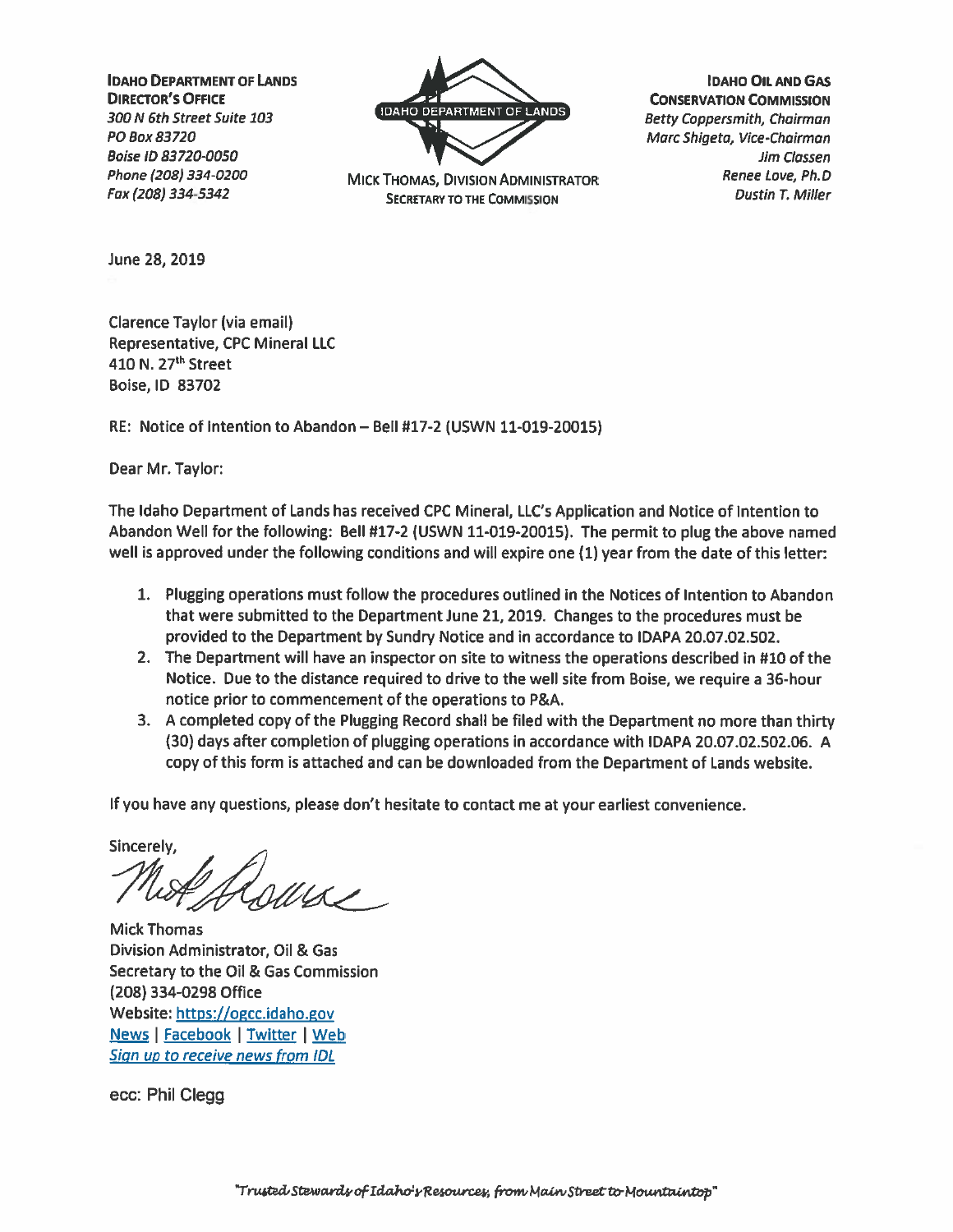June 21, 2019

James Thum Oil & Gas Program Manager Idaho Department of Lands 300 N. 6th Street, Suite 103 Boise, ID 83702

RE: Notice of Intention to Abandon Well Bell 17-2, API #11-019-20015 in Bonneville County

Dear Mr. Thum,

This letter is to inform you of CPC Mineral's intent to permanently plug and abandon the Bell 17-2 well located in Section 17, Township 3 South, Range 43 East. Our review has determined this well will not be cost effective for us to build the required infrastructure in order to produce it. Attached is a well-bore diagram detailing the proposed plugging plan as outlined below.

The following is the general procedure we plan to use for the proposed work.

- 1. This well has 5 ½" production casing the entire length of the well-bore which has not been perforated and is cemented in place.
- 2. Prior to commencing P&A activities fence around pad to be in good condition. CPC Mineral will provide the IDL with video showing the fence in good condition.
- 3. Install anchors to support work-over rig.
- 4. Bring in work-over rig and cement truck.
- 5. Inject well-bore with 105' cement plug from 6836' to 6941' (PBTD)
- 6. Inject well-bore with mud from 2143' to 6836'.
- 7. Inject well-bore with 210' cement plug from 1933' to 2143'.
- 8. Inject well-bore with mud from 167' to 1933'.
- 9. Inject well-bore with 167' cement plug from top of production casing to 167'.
- 10. Cut off well-head. Inspect cement in annulus of 5 ½- 9 5/8 csg. If no cement at surface run 1" poly pipe down annulus till it tags up and can't be ran any further then pump cement to the surface on annuls of 5  $\frac{1}{2}$  csg.
- 11. Cut off all pipe and anchors 4' below ground level and cap pipe with metal plate per IDL regulations. Metal plate to include well name and API/Permit #.
- 12. Restore location per IDL and landowner requirements.
- 13. File Subsequent Report of Abandonment with the IDL with-in 30 days.

We intend to begin this work as soon as possible once we have approval from the IDL. Thank you for your consideration of this request.

Sincerely,

Clarence Taylor Representing CPC Mineral